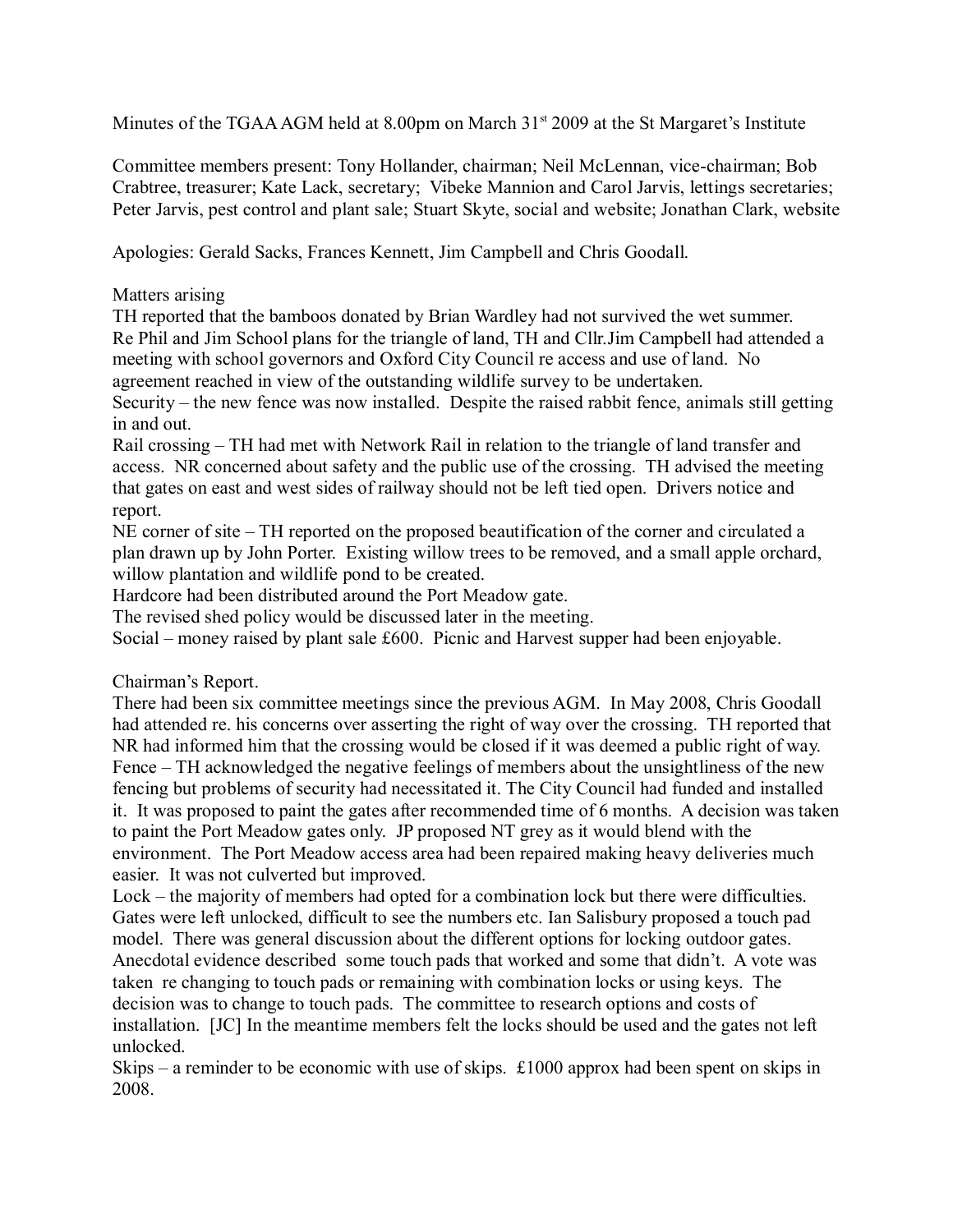Children were welcome on the site but parents/accompanying adults must keep them under control. They should not be allowed to run about the site at will, both for their safety (pond/wells) and out of respect for other plots.

Machinery  $-$  it was necessary for members to co-operate with the policy of the safe use of machinery in order to comply with insurance cover requirement.

Shed policy – the draft shed policy was discussed. GC pointed out that fruit cages by necessity had to be larger than the proposed shed dimensions of 7' by 5'. This was accepted. There was discussion about polytunnels. Some people objected to the industrial appearance of polytunnels. IS suggested a communal polytunnel at the NE end of the site. It was agreed that the shed policy would be adopted and polytunnels added to it.

Soil Analysis – the outcome of the soil analysis was still not known but it would only be a general site result, rather than by specific plots.

Walton Well Bridge Rd – council proposing to make it single line traffic only. There were new locks on the WWB Rd end of Port Meadow.

Treasurer – TH thanked JP for 10 years of hard work as treasurer. He thanked BC for agreeing to take on the role.

NE corner – JP and John Ashby were working on the NE corner. They had created a communal bonfire area and a communal compost bin. See above for plans for orchard etc.

Beekeeping – Joe and Maryann were both interested in developing beekeeping in a remote corner of the NE end. Both to do the Oxfordshire beekeepers course. They would liaise .Some concerns expressed about safety. Joe and Maryann to report back at the next AGM.

Pest control – Fiona Mackie spoke about control of pests. She was concerned about the killing of rabbits. PJ advised that humane traps are on site and available for members' use and that the law says rabbits are vermin and must be controlled. The committee will continue to review methods of pest control.

Treasurer's report

JP presented the accounts for 2008/9. See attached.

BC reported that RBS now has the account.

TH reported that the TGAA has now received half the rent as rebate following the 2007 summer flooding.

Lettings Secretaries report

 1. CJ reported that there was a waiting list of 21, therefore important to maintain plots if want to retain them. 63% kept in good order, 20% average, 10% poor, 7% very poor but were no wildernesses, therefore a general improvement.

It was now possible to rent half and quarter plots.

It was not possible to accommodate all requests to change plots because of flooding since 80% of the plots were vulnerable to flooding.

# Website

JC reported that the website held basic information about the Association. The calendar page was popular and the history page written by SS was used as a model by other associations.

There was increasing usage of the site, with an average of 30 hits a day in a high period and 10 in a low.

JC told members that he welcomes contributions from all members.